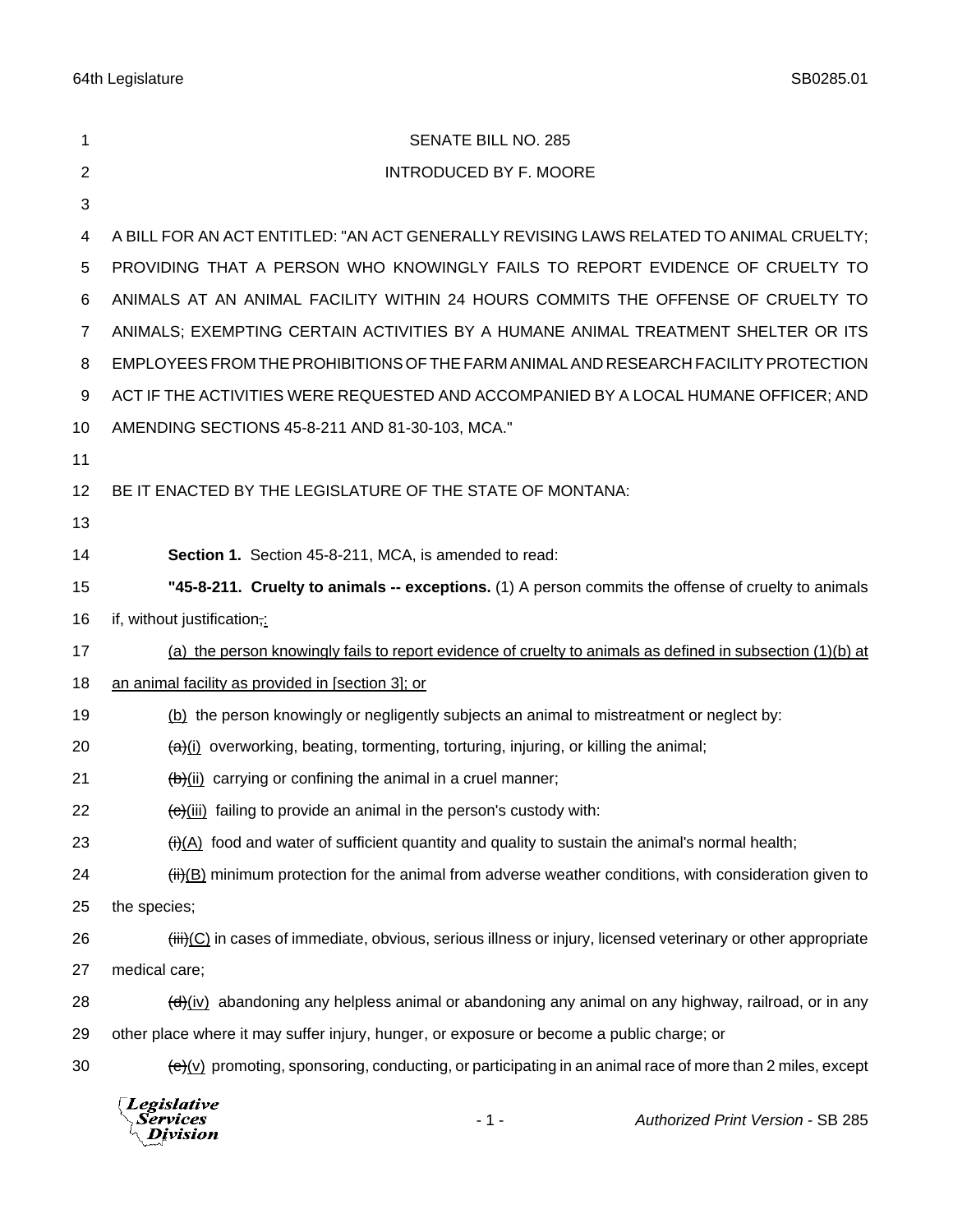64th Legislature SB0285.01

a sanctioned endurance race.

 (2) (a) A person convicted of the offense of cruelty to animals shall be fined an amount not to exceed \$1,000 or be imprisoned in the county jail for a term not to exceed 1 year, or both. A person convicted of a second or subsequent offense of cruelty to animals or of a first or subsequent offense of aggravated animal cruelty shall be fined an amount not to exceed \$2,500 or be sentenced to the department of corrections for a term not to exceed 2 years, or both.

 (b) If the convicted person is the owner, the person may be required to forfeit any animal affected to the county in which the person is convicted. This provision does not affect the interest of any secured party or other person who has not participated in the offense.

 (c) For the purposes of this subsection (2), when more than one animal is subject to cruelty to animals, each act may comprise a separate offense.

(3) In addition to the sentence provided in subsection (2), the court:

(a) shall require the defendant to pay all reasonable costs incurred in providing necessary veterinary

 attention and treatment for any animal affected, including reasonable costs of care incurred by a public or private animal control agency or humane animal treatment shelter;

(b) may require the defendant to pay all reasonable costs of necessary care of the affected animal that

are incurred by a public or private animal control agency or humane animal treatment shelter; and

 (c) shall prohibit or limit the defendant's ownership, possession, or custody of animals, as the court believes appropriate during the term of the sentence.

- (4) This section does not prohibit:
- 21 (a) a person from humanely destroying an animal for just cause;
- (b) the use of commonly accepted agricultural and livestock practices on livestock;
- (c) rodeo activities that meet humane standards of the professional rodeo cowboys association;
- (d) lawful fishing, hunting, and trapping activities;
- (e) lawful wildlife management practices;
- (f) lawful scientific or agricultural research or teaching that involves the use of animals;
- (g) services performed by a licensed veterinarian;
- (h) lawful control of rodents and predators and other lawful animal damage control activities; or
- (i) accepted training and discipline methods."

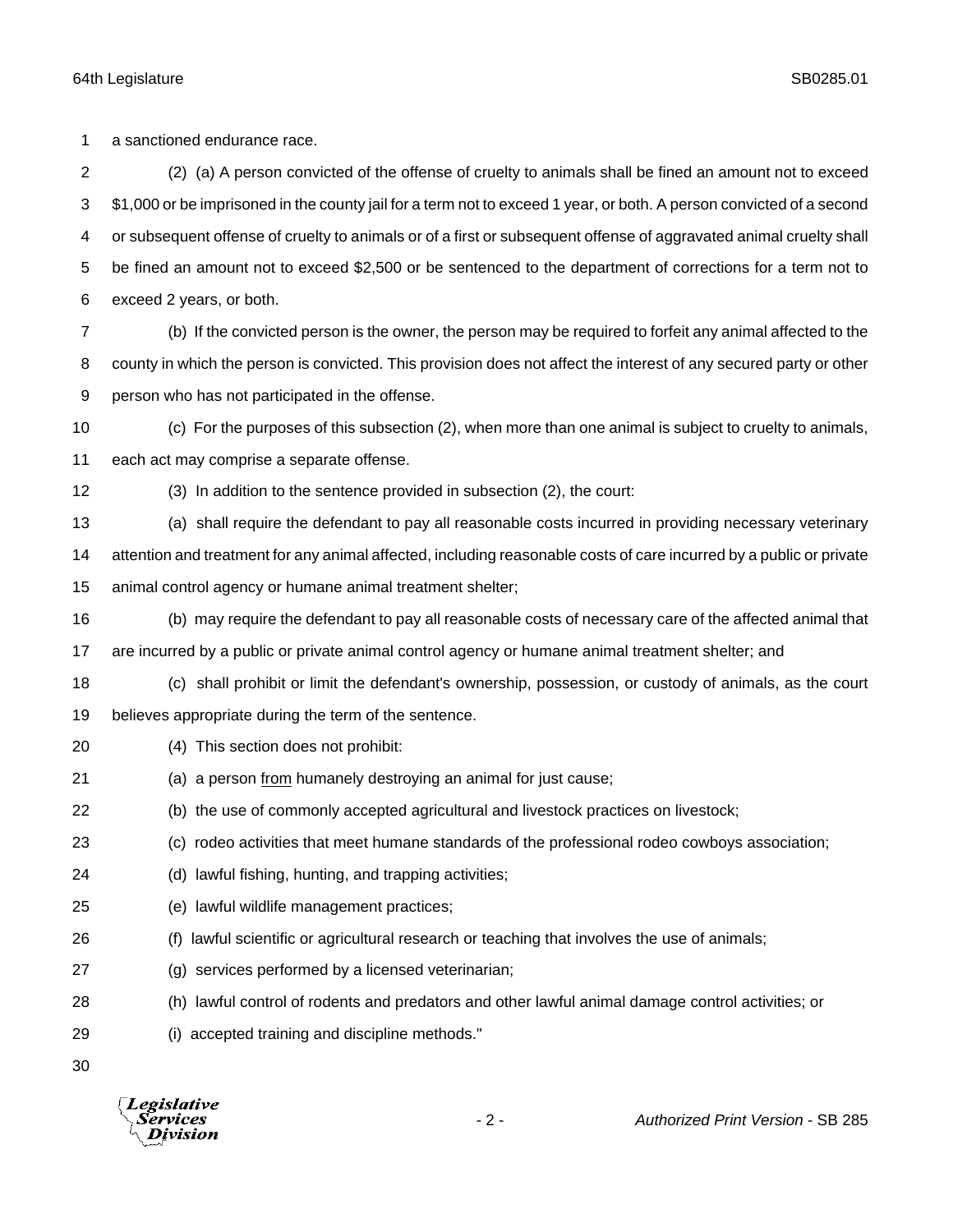## 64th Legislature SB0285.01

| 1  | Section 2. Section 81-30-103, MCA, is amended to read:                                                              |
|----|---------------------------------------------------------------------------------------------------------------------|
| 2  | "81-30-103. Unlawful acts. (1) A person who does not have the effective consent of the owner may not                |
| 3  | acquire or otherwise exercise control over an animal facility, an animal from an animal facility, or other property |
| 4  | from an animal facility with the intent to deprive the owner of the facility, animal, or property or to damage the  |
| 5  | enterprise conducted at the animal facility.                                                                        |
| 6  | (2) A person who does not have the effective consent of the owner and who intends to damage the                     |
| 7  | enterprise conducted at an animal facility may not:                                                                 |
| 8  | (a) damage or destroy an animal facility or an animal or property in or on the premises of an animal                |
| 9  | facility;                                                                                                           |
| 10 | (b) enter an animal facility that is at the time closed to the public with the intent to commit an act              |
| 11 | prohibited by this chapter;                                                                                         |
| 12 | (c) remain concealed in an animal facility with the intent to commit an act prohibited by this chapter;             |
| 13 | (d) enter an animal facility and commit or attempt to commit an act prohibited by this chapter;                     |
| 14 | (e) enter an animal facility to take pictures by photograph, video camera, or other means with the intent           |
| 15 | to commit criminal defamation; or                                                                                   |
| 16 | (f) enter or remain on the premises of an animal facility if the person:                                            |
| 17 | (i) had notice that the entry was forbidden; or                                                                     |
| 18 | (ii) received notice to depart but failed to do so.                                                                 |
| 19 | (3) The provisions of this chapter do not apply to lawful activities of a:                                          |
| 20 | (a) government agency or its employees who are carrying out their duties under law or to lawful activities          |
| 21 | of a financial institution or other secured party; and                                                              |
| 22 | (b) humane animal treatment shelter or its employees whose if the activities were requested and                     |
| 23 | accompanied by the sheriff performing the sheriff's duties as a humane officer within the county, as provided by    |
| 24 | 7-32-2121, the sheriff's deputies, or a municipal public animal control officer and if the primary purpose of the   |
| 25 | activities is the bona fide control or humane care of animals or the enforcement of 45-8-211."                      |
| 26 |                                                                                                                     |
| 27 | <b>NEW SECTION.</b> Section 3. Evidence of cruelty to animals at an animal facility. An individual who              |
| 28 | witnesses evidence of animal cruelty, as defined in 45-8-211, at an animal facility must report the evidence within |
| 29 | 24 hours to a local humane officer. Failure to report the evidence within 24 hours constitutes cruelty to animals   |
| 30 | as provided by 45-8-211.                                                                                            |
|    |                                                                                                                     |